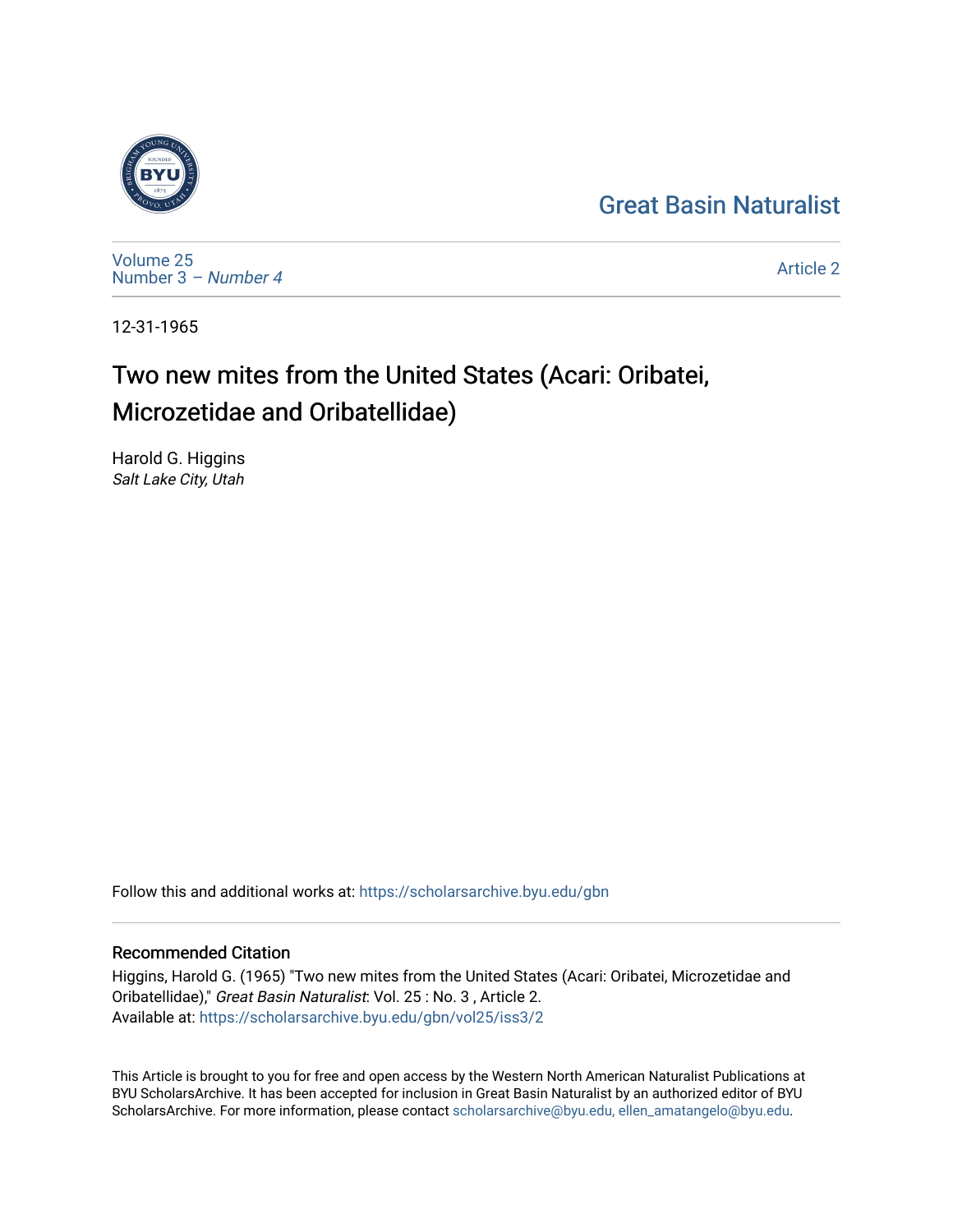#### TWO NEW MITES FROM THE UNITED STATES (ACARI: ORIBATEI, MICROZETIDAE AND ORIBATELLIDAE)'

Harold G. Higgins<sup>2</sup>

The family Microzetidae is composed of small, "winged" mites with large, often bizarre lamellae. Until the present time this family has been reported only once from the United States, but has been found in many collections from South America. Europe, Africa and Madagascar. In a collection of oribatid mites from North Carolina was an undescribed species of microzetid as well as a new species of Ophidiotrichus, a genus not previously recorded from North America. Figures and descriptions of these new species follow.

#### Allozetes n. gen.

DIAGNOSIS: Lamellae long, extending over tip of rostrum, broad, incurved lateral margins; lamellar hairs heavy, incurved, strongly setose and extended beyond tip of lamellae by about one-half their lengths; sensillus with brush-like tip and long pedicle; fixed digit of chelicerae with <sup>a</sup> long, racemose, thorny spine as shown in figures <sup>3</sup> and 4.

#### Allozetes harpezus n. gen., n. sp.

(Figs. 1-4)

Diagnosis: Lamellar hairs heavy, incurved, strongly setose and extended beyond tip of lamellae by nearly one-half their lengths; sensillus brushlike, not proclinate.

DESCRIPTION: Propodosoma longer than wide; rostral hairs small, not visible from above; lamellae covering propodosoma, with smooth, incurved, lateral margins, anterior ends with rounded medial edges and a short, lateral point, medial edges nearly parallel, separated near base by a rectangular space; lamellar hairs heavy, setose, in serted under the lamellae and attached nearer the medial edge of lamellae, curving laterally and then medially, extending beyond tip of lamellae by about one-half their lengths; insertions of interlamellar hairs located on each side of the rectangular space between the lamellae, but interlamellar hairs missing in type specimen; pseudostigmata cup-like, located at junction of lamellae and pteromorphs; sensillus brush-like with a long pedicle.

Hysterosoma round in outline; sclerotized lines extending posteriorly from the straight dorsosejugal suture; pteromorphs not di rected forword, each pteromorph with two setae on upper surface; dorsal setae as shown in figure 1; hysterosoma covered with an irregular, reticulate pattern.

Camerostome egg-shaped; chelicerae heavy, fixed digit with a long, racemose, thorny spine that is about as long as the movable

<sup>1.</sup> Salt Lake City, Utah.<br>2. Participant in National Science Foundation Research participation for High School Teachers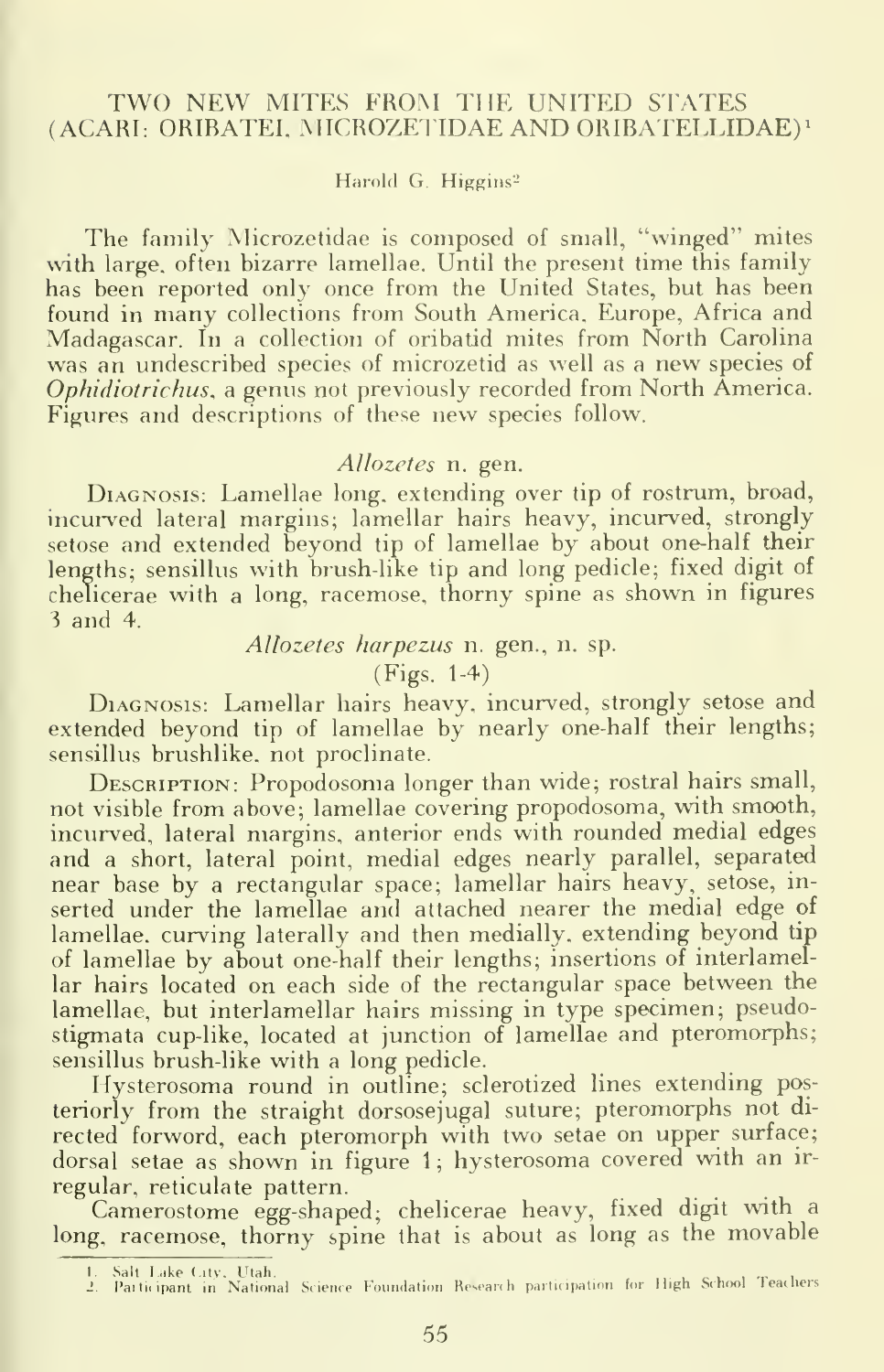

Fig.  $1$ . Allozetes harpezus n. gen., n. sp. dorsal view, legs omitted.<br>Allozetes harpezus n gen., n. sp. ventral view, legs omitted.

<sup>1</sup> <sup>1</sup> <sup>1</sup> 5. 2. Attozetes harpezus n g<br>Fig. 3. Allozetes harpezus n q<br>Fig. 4. Allozetes harpezus n q

Fig. 4. Allozetes harpezus n gen., n. sp., chemera.  $\frac{d}{dx}$  and  $\frac{d}{dx}$ .  $\frac{d}{dx}$  and  $\frac{d}{dx}$  are  $\frac{d}{dx}$ .

digit, as shown in figures <sup>3</sup> and 4; genital plate about as long as wide with parallel sides, each plate with six setae (figure 2),  $g_3$  even with  $g_4$  but located near lateral edge of cover; anal opening about as long as wide, larger than genital aperture, each anal plate with two setae; aggenital setae located posterolaterad of genital plate; three pairs of adanal setae,  $ada_3$  located at anterior level of anal plate; pore *iad* located between  $ada_2$  and  $ada_3$ ; ventral apodemata and setae as shown in figure 2.

SIZE: Length 276  $\mu$ ; width 204  $\mu$ .

TYPE LOCALITY: One specimen from four miles north of Cherokee, North Carolina, 28 May 1957 by W. Mason.

Discussion: Until now only one Microzetid has been reported from the United States. Jacot (1938) described Microzetes auxiliaris appalachicola from grass sod at Bent Creek Exp. Forest, North Carolina. However, because of the short description and lack of <sup>a</sup> figure, <sup>I</sup> must agree with Balogh (1962a) that it is impossible to put this form in its proper place in the genus Microzetes.

Allozetes harpezus n. gen., n. sp. is different from all known members of this family in the shape of the lamellae, the size and shape of the lamellar hairs, the brush-like sensillus, and the long, racemose, thorny spine on the fixed digit of the chelicerae. The name harpezus means "thicket" or "thorn hedge" and refers to the unusual spine on the fixed digit of the chelicerae.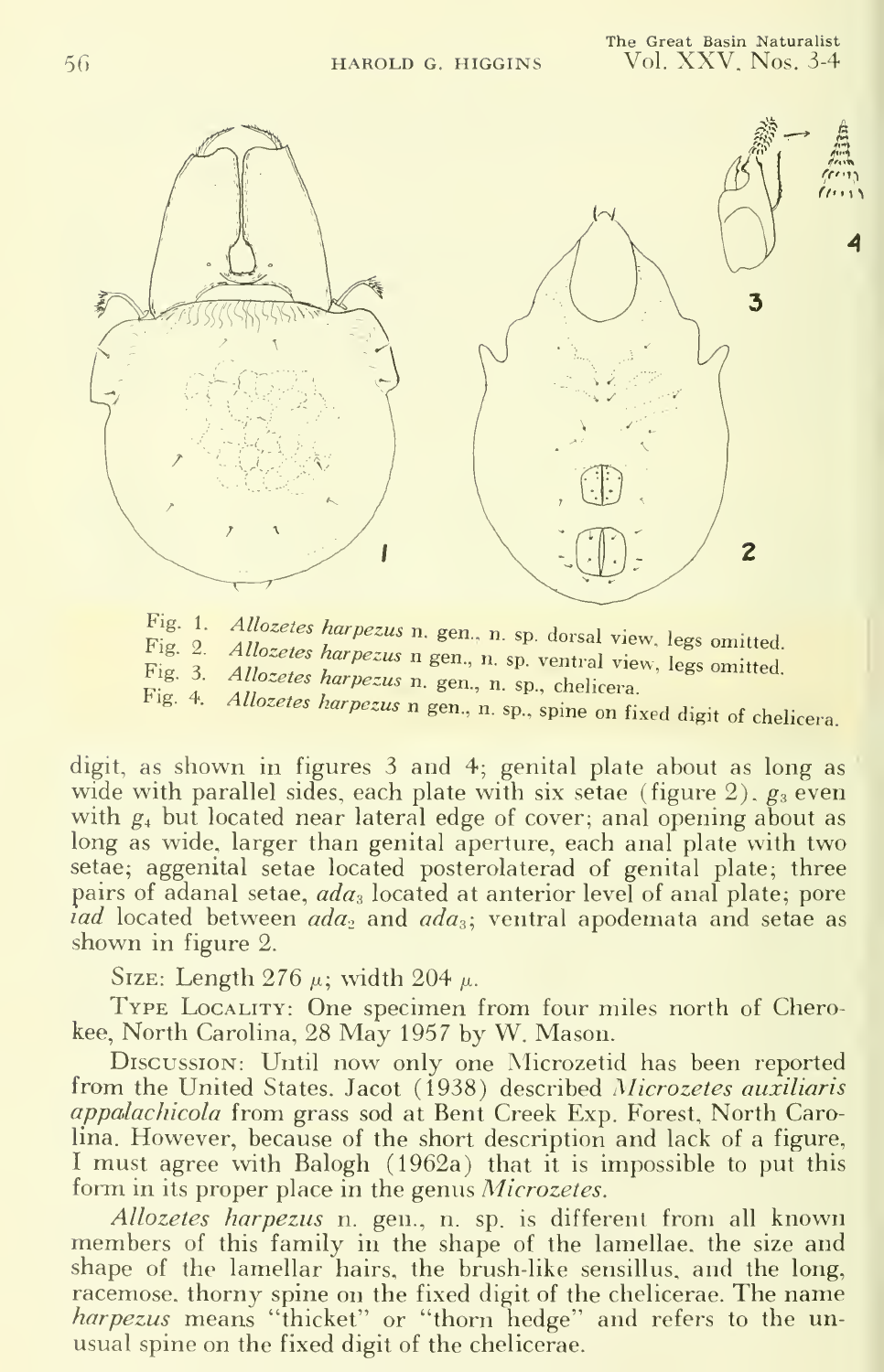## Ophidiotrichus exastus n. sp.

### (Figs. 5-6)

Diagnosis: Anterior end of lamellae serrate, median dens longer than lateral dens; rostrum pointed, entire; interlamellar hairs more than two-thirds as long as lamellae; no distinct areae porosae.

DESCRIPTION: Propodosoma longer than wide; rostrum pointed, entire, not visible from above; lamellae long, broad, finely pitted with a serrate tip, the median dens longer than lateral dens; lamellar hairs very heavy, broad, finely setose, located in anterior end of lamellae; interlamellar hairs located close together, medially on pro dorsum near dorsosejugal suture, over two-thirds as long as lamellae, setose, with small insertions; pseudostigmata cup-like; sensillus weakly setose with nearly parallel sides and fine tip which extends nearly to ends of lamellae.

Hysterosoma quite round; dorsosejugal suture straight; entire dorsum finely pitted; setae simple and located as shown in figure 5; muscle scars around edge of hysterosoma; pseudoporosae anterior to setae  $r_1$ ; no distinct areae porosae.

Camerostome egg-shaped; genital opening wider than long and separated from the larger anal plate by twice its length, each plate with six setae as shown in figure 6; anal opening larger than genital, nearly as wide as long, each plate with two setae,  $an_1$  near medial edge of plate and  $an_2$  nearer middle of plate; three pairs of adanal setae,  $a\bar{d}a_3$  located at level near middle of anal plate; *iad* at anterolateral margin of anal aperture anterior to  $ada_3$ , aggenital setae postero-laterad to genital plate; apodemata and setae as shown in figure 6.

SIZE: Length 247  $\mu$ ; width 180  $\mu$ .

TYPE LOCALITY: A single specimen from four miles north of Cherokee, North Carolina, 29 May 1957 by W. Mason.



Fig. 5. Ophidiotrichus exastus n. sp. dorsal view, legs omitted. Fig. 6. Ophidiotrichus exastus n. sp. ventral view, dorsal plate removed.